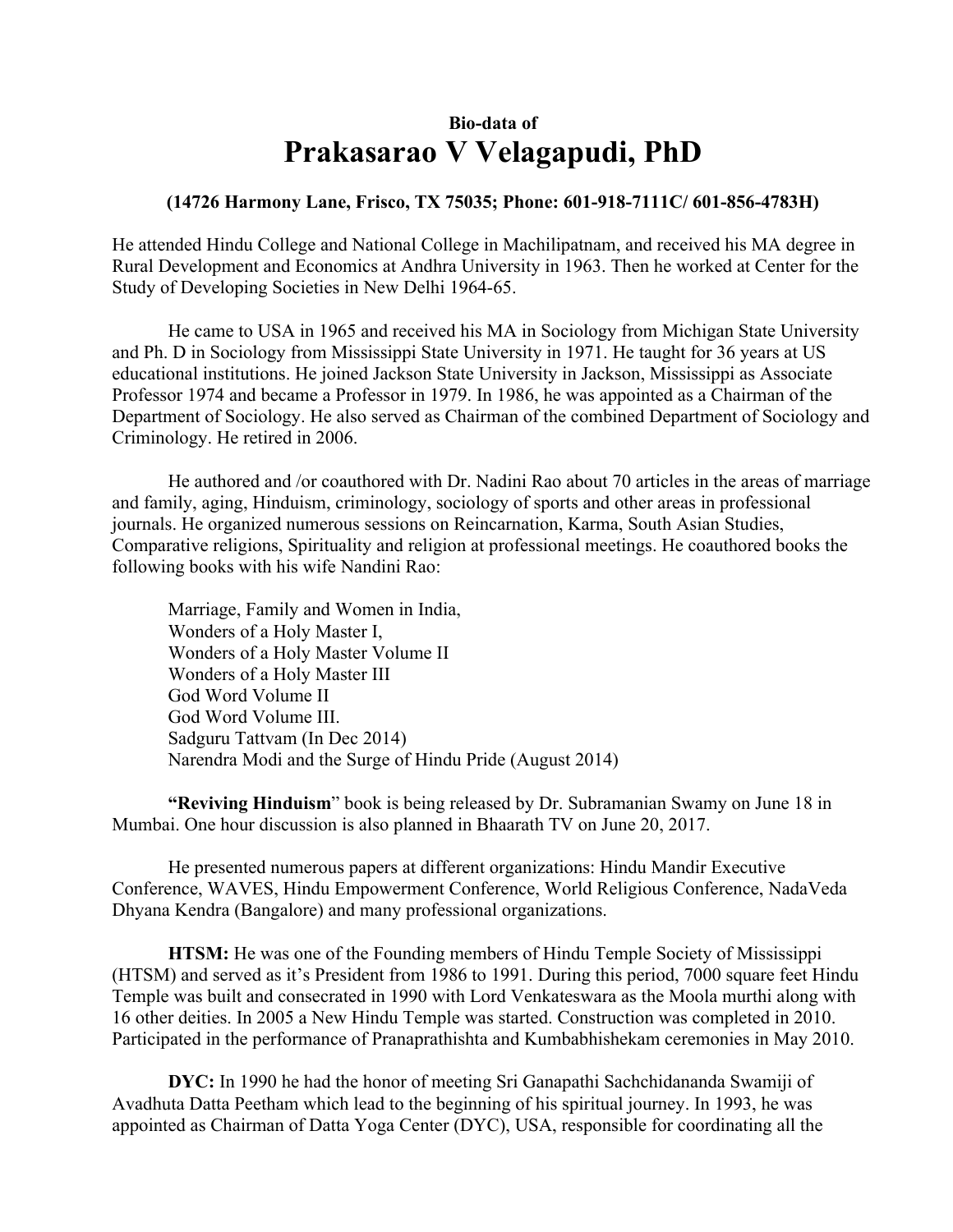activities of Datta Temple and Hall of Trinity, Baton Rouge, LA; Datta Retreat Center in Pennsylvania, and 24 Satsangh groups in USA. He also serves as Advisor to Datta Yoga Centre in Toronto, Canada.

With Sri Swamiji's blessings, he moved to Frisco, TX in May 2009 to help coordinate the planning and Construction of Karya Sidhi Hanuman Temple on a ten-acre lot with a budget of about 10 million dollars. Four feet Marakata (Emerald) Hanuman will be installed in the Temple.

Conducted several tours to visit **Karya Siddhi Hanuman Temple** by the American Community, high school students and college students.

Visited few Churches and Middle school to talk about Hinduism

**In December 2016,** nearly 300 students visited Hanuman Temple. Spoke about Hinduism to all these students in seven different batches by way of Power Point Presentation.

 **In January 2017**, I conducted classes to Austin College Students on five different topics: 1) Hinduism in Nutshell, 2) Mythology and Symbology of Gods and Goddesses, 3) Shodasa Upachara Puja explanation, 4) The Benefits of Healing and Meditation Music and 5) The Concept of Guru Tattva

**TANA:** He actively participated in TANA (Telugu Association of North America) from 1979-1995; served in a number of committees, helped conduct Youth Camp in St. Louis, and conducted survey on identity of youth. He brought Dr. Medasani Mohan for the first time in 1989, and then in 1991 to TANA; and arranged his tour in different cities in USA. He also invited and arranged Sri Veturi's program in Houston and other cities in 2000. He served as the co-chair of Spiritual Committee of TANA (2009-2011).

**GHHF:** Global Hindu Heritage Foundation (GHHF) was started in 2006 by a group of highly professional people in USA with the sole objective of freeing the Hindu Temples from the government control by challenging the Endowment Act in the court of law. Serving as President of GHHF since it's inception. He is also involved in Hindu Devalaya Parirakshana Samiti which was established in December 2006 by GHHF to help protect the Temple lands and revenues across Andhra Pradesh by taking necessary peaceful methods. Involved in Maha Pada Yatra to raise the awareness of people, help coordinate Pubic Forums in Tirupathi in 2008 and 2009.

He presented either papers or PPP about the plight of Hindu Temples in India in several cities in India and USA. He presented the information at Hindu Mandir Executive Conferences in Dallas, Atlanta, Washington DC, and Chicago; Hindu Empowerment Conference in Dallas, 25<sup>th</sup> International Ramayana Conference in India; Worlds Religions Conference; Sanatana Dharma Foundation meeting; and other meetings. Also fortunate to present papers at Sai Baba Temple in Florida, Hindu Cultural Center and Temple, Memphis TN, Durga Temple in Virginia; Hindu Temple Society in Tampa FL, Hanuman Temple in Frisco TX; Hindu Temple Society of MS; Devi Temple in Fort Lauderdale FL, Hindu Temple Youngstown OH, Hindu Temple Riverdale GA, etc. Also a number of cities hosted his presentation by a group of people in such cities as Orlando, Atlanta GA, Chicago, IL, Baton Rouge LA, Washington DC, Bradenton FL, Brandon FL, Del Ray Beach FL, Dallas TX, Houston TX, Raleigh NC, Bangalore, Hyderabad, Vijayawada, Tenali, Machilipatnam, Bhimavaram, Guntur, New Delhi, Bangalore, Mysore, and others.